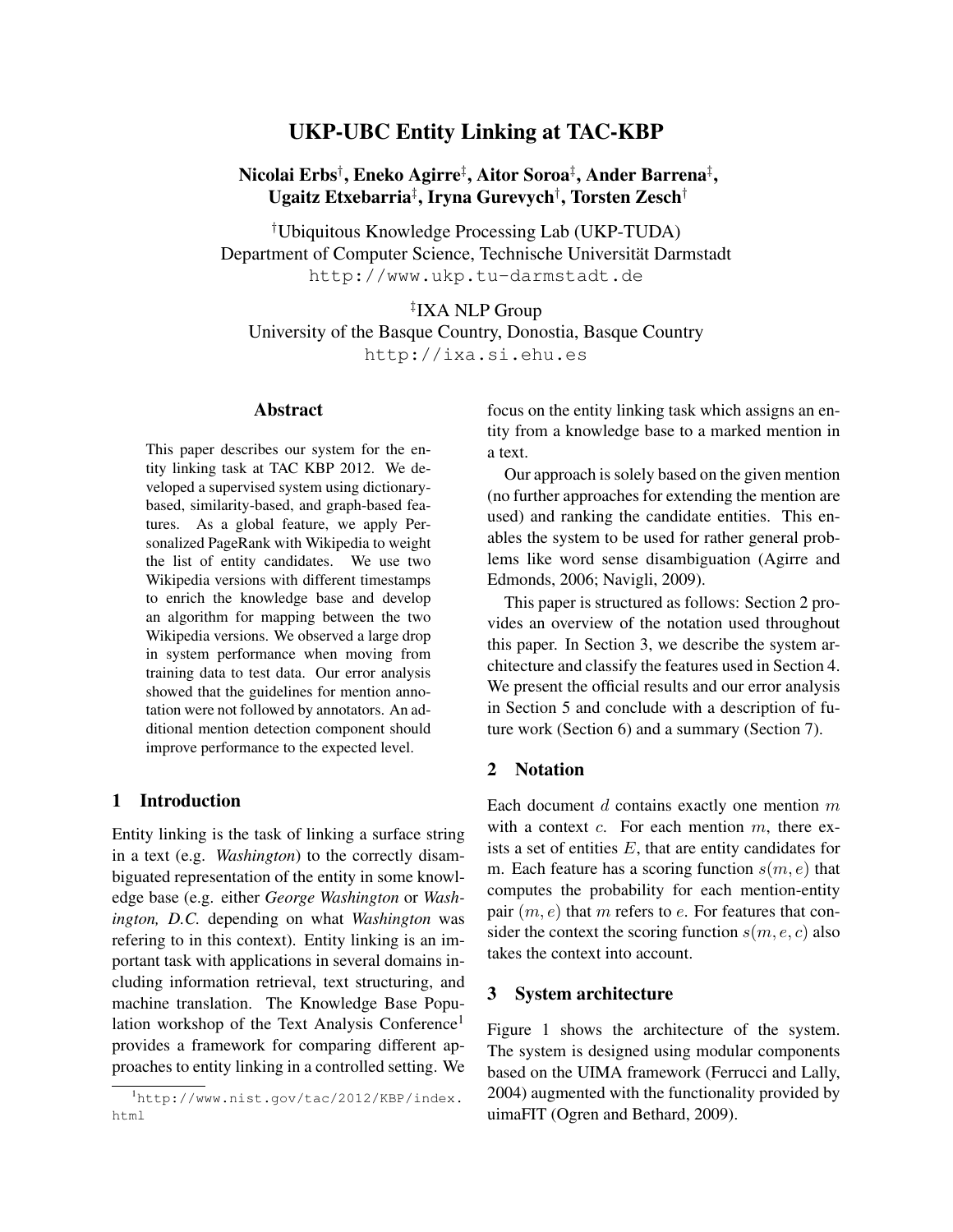

Figure 1: System architecture

Preprocessing Preprocessing components were taken from the open source project DKPro Core<sup>2</sup>. We used tokenization, POS-tagging, lemmatization, chunking, and named entity recognition.

Candidate generation We reduce the whole set of entities  $E$  to those that have previously been used as a target for the corresponding mention m. For this purpose we use two types of dictionaries: One is extracted from existing links in Wikipedia (Chang et al., 2010), redirects, and category information. The other is extracted from Google search logs (Spitkovsky and Chang, 2012) and incorporates additional information like source language. A Wikipedia dictionary is specific for one Wikipedia timestamp while information in the Google dictionary is collected over a 2-year period.

The system uses several dictionaries of those two types in parallel to overcome the disadvantages of each dictionary. A dictionary constructed using a Wikipedia version close to the KB timestamp (i.e. 12th of March 2008) covers all entities in the KB but contains fewer mention-entity pairs, due to the smaller size of Wikipedia in 2008. A dictionary

constructed from a more recent Wikipedia (i.e. 5th of April 2011) provides a fair number of mentionentity pairs, but may contain entities that have been renamed, merged, split, or deleted since the KBversion in 2008. The Google dictionary provides statistical information for basically any mention, but is sometimes noisy.

Candidate expansion When the target query string is not found in the dictionary, the following heuristics are applied in turn to the mention:

1. remove parentheses and text in between

2. remove leading "the" from mention

In one run that accessed external resources queried online, we also use the Did You Mean (DYM) API in Wikipedia. First, we check if the dictionary lookup returns any entity candidates. If not, we try DYM. If DYM fails to return any candidates, it is applied after each of the above heuristic again. That is, if the first heuristic fails, then we try DYM for the mention without parenthesis, and so on.

Ranking feature extraction For each mentionentity pair  $(m, e)$ , each of the features computes a scoring function  $s(m, e)$  or  $s(m, e, c)$  if the context is considered. Details of theses features are described in Section 4.

Candidate ranking In order to rank entity candidates, several options are available:

- the score of a single feature
- a linear combination of many or all features
- a supervised component that learns a model

We submitted several runs for different feature combinations. The supervised combinations were generated with Rank SVM (Tsochantaridis, 2006).

KB mapping Due to constant revisions of Wikipedia articles, not all articles can be mapped to older versions using their title. Hence, we follow a three-step process: First, we try to map an article by its title. Second, we search for a redirect from the corresponding Wikipedia version with the same title and map it to its target. Third, heuristics as previously described for candidate expansion are used to map entities.If none of these methods return a KB entry, NIL (Not in KB) is returned.

<sup>2</sup>code.google.com/p/dkpro-core-asl/ and code.google.com/p/dkpro-core-gpl/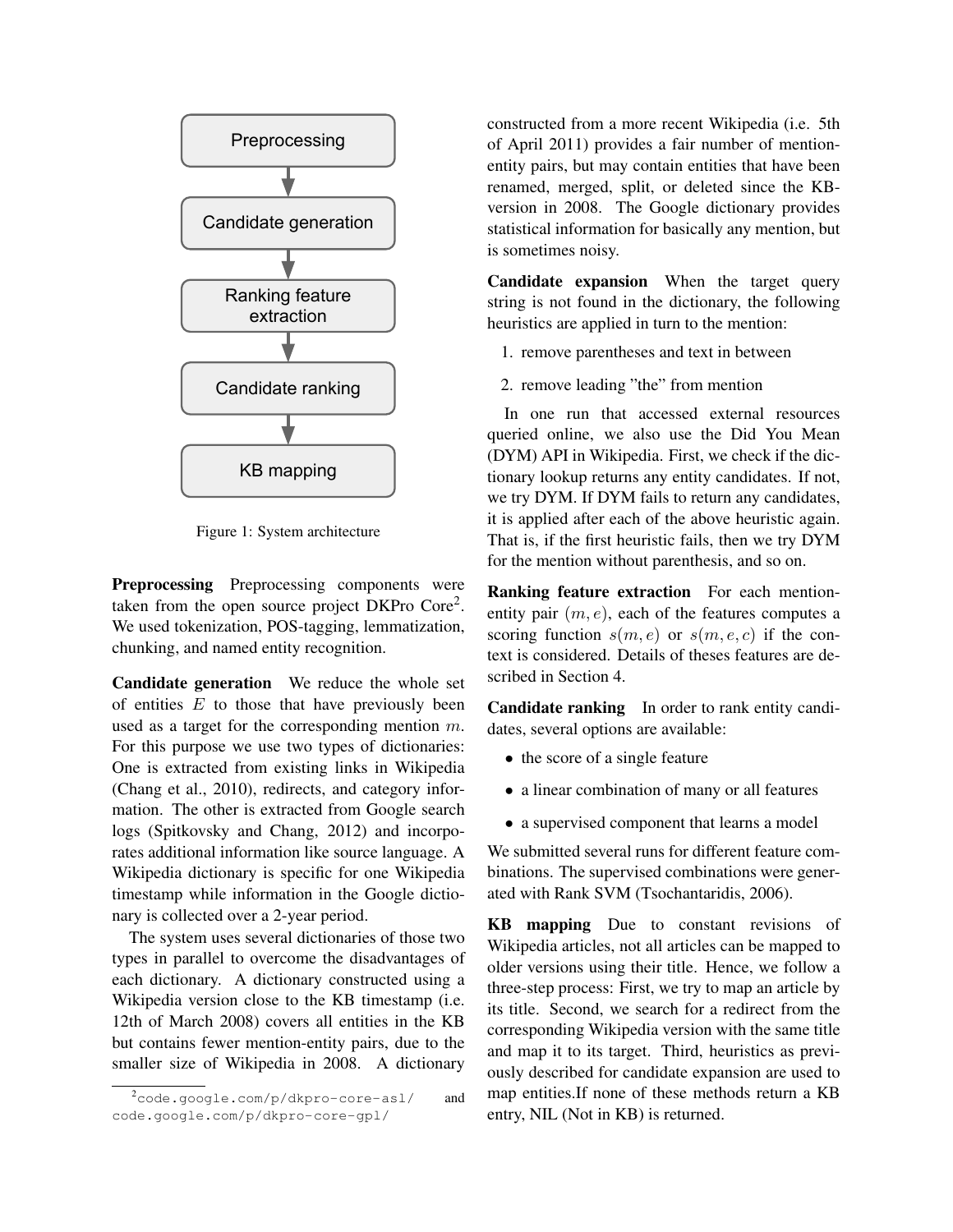# 4 Classification of features

In this section, we give a brief overview of the feature we used in our entity linking system. We divide into three types of features: (i) features solely considering the mention, (ii) features taking the context into account, and (iii) another contextual feature doing a global disambiguation.

#### 4.1 Mention

These features take the mention and a list of entity candidates as input.

Dictionary-based. This feature computes a score for any tuple  $(m, e)$  derived from the frequency of a dictionary including target statistics for each mention. Two different types of dictionaries from distinct sources are used:

- *Wikipedia* (Chang et al., 2010). A Wikipediabased dictionary that lists all mentions with a frequency distribution of their target. It is generated by adding all categories, redirects, and all links in all Wikipedia articles of one language version. Statistical data slightly differs depending on the time stamp of the Wikipedia version. Probability may change over time since Wikipedia article are under constant revision, e.g. they are added, split, merged, or removed. Hence, different Wikipedia version may return different frequency distributions. In our system we use two previously mentioned Wikipedia versions, one from 2008 and one from 2011.
- *Google* (Spitkovsky and Chang, 2012). This resource collects information from Google search logs and therefore is able to provide statistics from a large crowd of users. It also includes information about Wikipedia interlanguage links, and types (e.g. disambiguation pages) of the entity page in Wikipedia.

Similarity-based. The similarity-based feature computes the score  $s(m, e)$  according to the string similarity between the mention and the title of the candidate entity. This is useful for misspellings, e.g. the wrongly written name *Georg Washington* is much closer to *George Washington* than to *Washington D.C.*. We use the open-source package DKPro



Figure 2: Building description text for *George Washington* using text from its article and articles that refer to that page.

Similarity<sup>3</sup> and apply Levenshtein and Jaro-Winkler distance.

### 4.2 Context

A common approach in Word Sense Disambiguation is to use the context of the mention to identify the correct sense. For instance, in the the Lesk algorithm (Lesk, 1986) the words in the context of the mention are compared to words in the description of each entity given by its Wikipedia article. We use a similar approach, also used by Han and Sun (2011), where context words are weighted using the frequency in the description, smoothed by their n-gram frequency (Jelinek and Mercer, 1980). That way, high-frequent words have a lower influence than uncommon words, similar to tf.idf weighting (Salton and Buckley, 1988). We use the Google Web 1T corpus (T. Brants and Franz, 2006) for frequency counts.

As an alternative to the use of the description in the corresponding Wikipedia article, we extract the link context of every incoming link to the corresponding page. Figure 2 shows an example for *George Washington* which is – among many others – linked from *Washington D.C.* and *John Adams*. Either the document text of the article can be used or the context of the link anchors pointing to the article for *George Washington*.

<sup>3</sup>code.google.com/p/ dkpro-similarity-asl/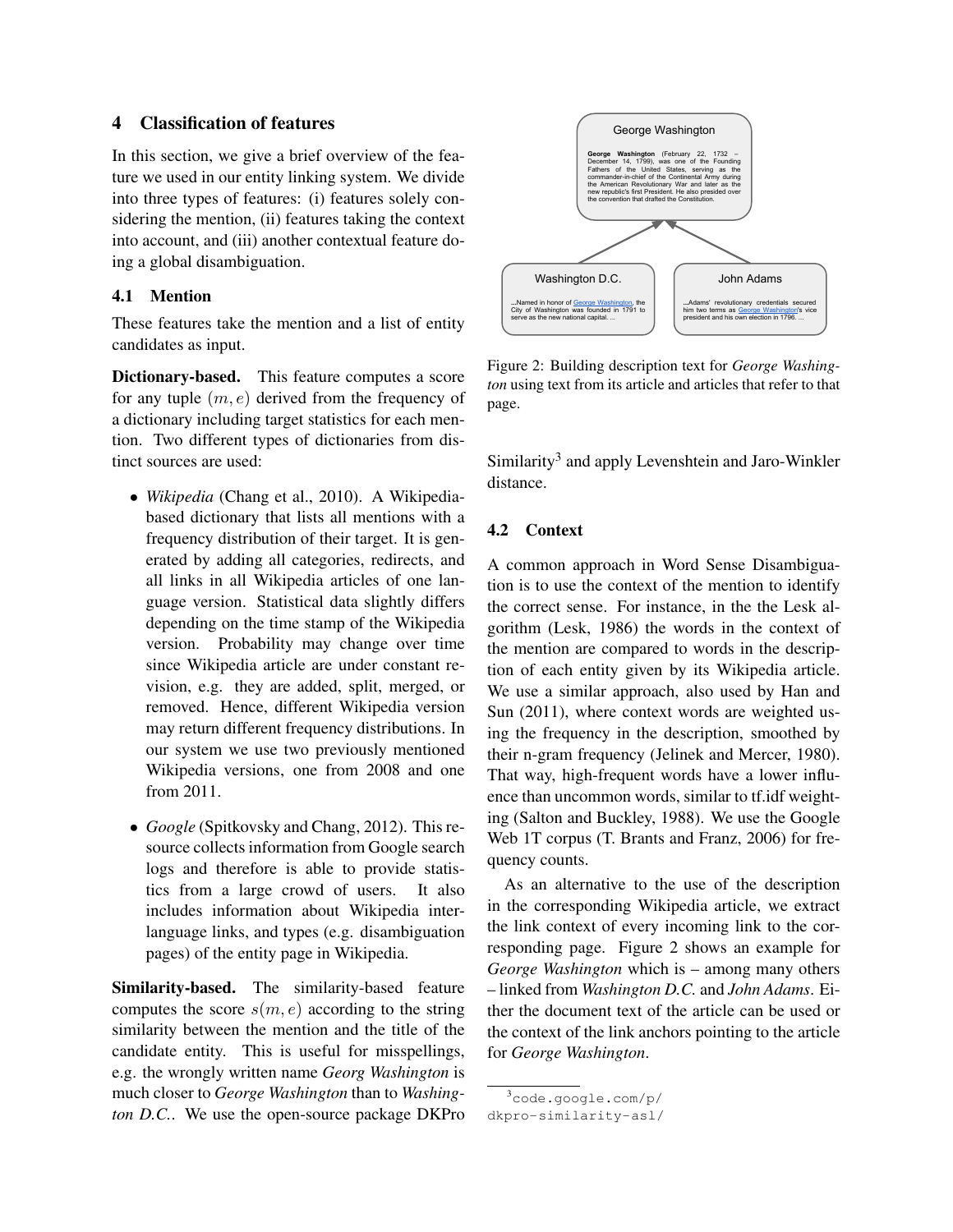#### 4.3 Global

These features use the context of the mention and disambiguate the marked mention and all further mentions in the context, collectively, seeking to optimize the relation between the entities. For each mention in the context and the marked mention itself, every possible candidate is mapped to a Wikipedia article. The context is transformed from a list of words to lists of Wikipedia articles.

Wikipedia incoming links As a baseline approach, we use the number of incoming links shared between two articles in Wikipedia. This approach is similar to the relatedness measure by Milne and Witten (2008).

Personalized PageRank The PageRank random walk algorithm (Brin and Page, 1998) is a method for ranking the vertices in a graph according to their relative structural importance. PageRank starts by taking a graph  $G = (V, E)$  with a set of vertices  $V$  representing concepts and a set of edges  $E$  representing relations between them. PageRank can be viewed as random walk processes that postulate the existence of a particle that randomly traverses the graph, but at any time may jump, or *teleport*, to a new vertex with a given *teleport probability*. In standard PageRank this target is chosen uniformly, whereas for the so called *Personalized PageRank* (Haveliwala, 2002), the teleport probability is chosen from a nonuniform distribution of nodes, specified by a *teleport vector*.

The final weight of node *i* represents the proportion of time the random particle spends visiting it after a sufficiently long time, and corresponds to that node's structural importance in the graph. Because the resulting vector is the stationary distribution of a Markov chain, it is unique for a particular walk formulation. As the teleport vector is nonuniform, the stationary distribution will be biased towards specific parts of the graph.

In our system we use a dump of Wikipedia as a graph. Specifically, Wikipedia articles are the graph vertices, and we link two vertices  $a_1$  and  $a_2$  whenever there exist links in both directions between articles  $a_1$  and  $a_2$  in Wikipedia (i.e., links from  $a_1$  to  $a_2$  and from  $a_2$  to  $a_1$ ). The resulting graph contains 2, 325, 876 vertices and 5, 549, 696 edges.

|    | Run System                  | Training | Test |
|----|-----------------------------|----------|------|
| #1 | RankSvm (selected features) | .788     | .316 |
| #7 | Context with entity title   | .777     | .377 |

Table 1:  $B^3$ + F1 (All) results for train and test data

For each document to be processed, the teleport vector is initialized as follows: let  $\{m_1, \ldots, m_N\}$ be the possible mentions found in the document, and let  $A = \{a_1, \ldots, a_M\}$  be all the possible candidates for the mentions  $m_1, \ldots, m_N$ . Note that the query string is included in the mention set.

We initialize the teleport vector by assigning some value to the vertices  $a_i$  and zero on the rest. We experimented with two approaches to assign values to the articles:

- The weight approach: we initialize each article with  $s(m, e)$ , the probability of the particular article given the mention.
- The no weight approach: we initialize each article in A with 1.

We normalize the teleport vector so that its elements sum to one and apply Personalized Page-Rank using the UKB package<sup>4</sup>. After Personalized PageRank computation, we output the final ranks of the articles which are the possible candidates of the query string. These ranks are used as input features for the classifier described in Section 3.

The PageRank algorithm needs some parameters to be specified, namely the so-called damping factor and the convergence threshold (Brin and Page, 1998). Following usual practice, we used a damping value of 0.85 and finish the calculations after 30 iterations (Agirre and Soroa, 2009). We did not tune these parameters.

#### 5 Results and error analysis

Table 1 shows our results for the training data<sup>5</sup> and official results for the test data. The evaluation metric used is  $B^3$ + F1 on the complete data set. $B^3$ + takes the correctly identified entities into account and in case mentions should be linked to a NIL

<sup>4</sup>http://http://ixa2.si.ehu.es/ukb/

<sup>5</sup> Previous entity linking data from 2009 to 2011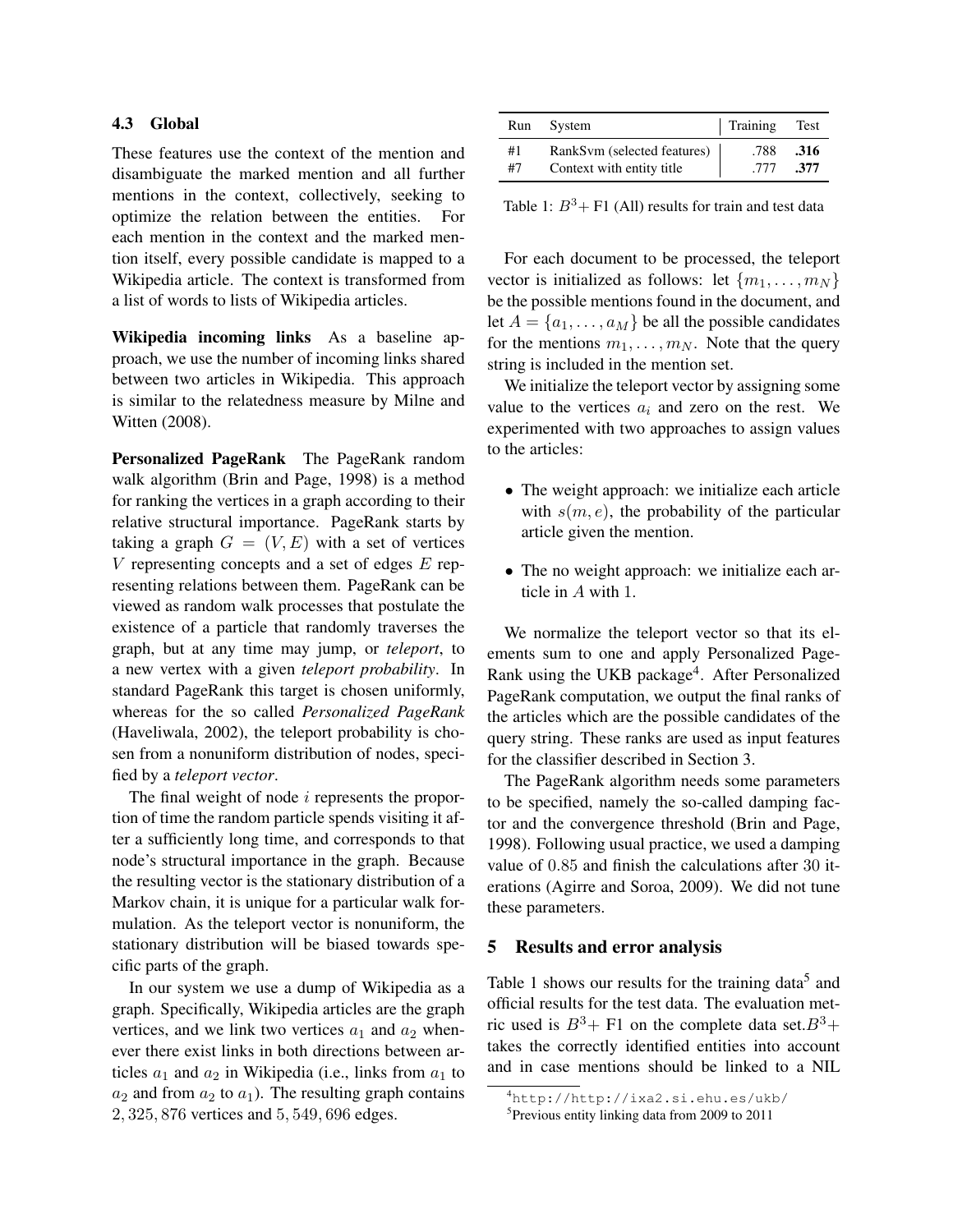entity<sup>6</sup> it also checks the correct clustering of all NIL mentions. We show evaluation results for the best performing systems on training and test data. The best performing system on training data is the supervised system using selected features<sup>7</sup> (crossvalidation is applied). The best performing system on test data is a context feature using only the entity candidate title.

The results show that our test results are drastically lower than our results on the training data. We analyzed the poor performance on the test data and detected a problem in the candidate identification step.

The official TAC guidelines used by the annotators to develop the test queries states in Section 2.3 Complete Mentions<sup>8</sup>:

Name strings that are substrings of a complete named-entity mention are not allowed for any queries. For example, given the complete name string "John Smith" in a document, you cannot select either the words "John" or "Smith" by themselves as they constitute a substring of a full mention. Additionally, you should not select "Springfield" from the sentence "She grew up in Springfield, OH". These words could only be selected if they appeared separately in the document.

We identified a large number of cases not following this guideline, e.g. *Collins* instead of *Gary Collins* and *New Kids* instead of *New Kids on The Block*. In the case of *Collins*, our system generated many results which made it very difficult for the ranking. In the case of *New Kids*, our system did not generate any entity candidates.

The large number of cases with incomplete mentions are the major reason for the poor performance on test data. This shifts the task of entity linking from a ranking task to a mention identification task: If the marked mention is used without further preprocessing, candidate generation and ranking is excessively difficult.

#### 6 Future work

In the future, we plan to include mention identification components, i.e. methods identifying the complete mention in an input document. This also includes methods for acronym expansion and improved named entity recognition. We will also focus on advanced methods for global disambiguation like graph algorithms and will include richer linguistic information extracted from UBY (Gurevych et al., 2012).

## 7 Summary

We presented our contribution to the TAC KBP 2012 entity linking task. We described the architecture of our supervised system and classified the features according to their input parameters. Our entity linking framework is expandable and based on open-source software libraries. Due to truncated mentions in the test data and resulting violation of the annotation guidelines of the challenge, we were not able to generate state-of-the-art results.

## Acknowledgments

This work has been supported by the Volkswagen Foundation as part of the Lichtenberg-Professorship Program under grant No. I/82806. The project has been supported by the Klaus Tschira Foundation under project No. 00.133.2008. This research was partially funded by the Ministry of Economy under grant TIN2009-14715-C04-01 (KNOW2 project).

#### **References**

- Eneko Agirre and Philip Edmonds. 2006. *Word Sense Disambiguation: Algorithms and Applications*.
- E Agirre and A Soroa. 2009. Personalizing PageRank for Word Sense Disambiguation. In *Proceedings of 14th Conference of the European Chapter of the Association for Computational Linguistics*, Athens, Greece.
- Sergey Brin and Lawrence Page. 1998. The anatomy of a large-scale hypertextual Web search engine. In *Proceedings of the seventh international conference on World Wide Web 7*, WWW7, pages 107–117, Amsterdam, The Netherlands, The Netherlands. Elsevier Science Publishers B. V.
- A.X. Chang, V.I. Spitkovsky, Eric Yeh, Eneko Agirre, and C. D. Manning. 2010. Stanford-UBC entity linking at TAC-KBP. In *Proceedings of TAC 2010*, volume 758, Gaithersburg, Maryland, USA.

<sup>&</sup>lt;sup>6</sup>Entities not in the knowledge base

 $7$ UKB, Google dictionary, context-based with titles

<sup>8</sup>http://www.nist.gov/tac/2012/KBP/task\_ guidelines/TAC\_KBP\_Entity\_Selection\_V1.1. pdf